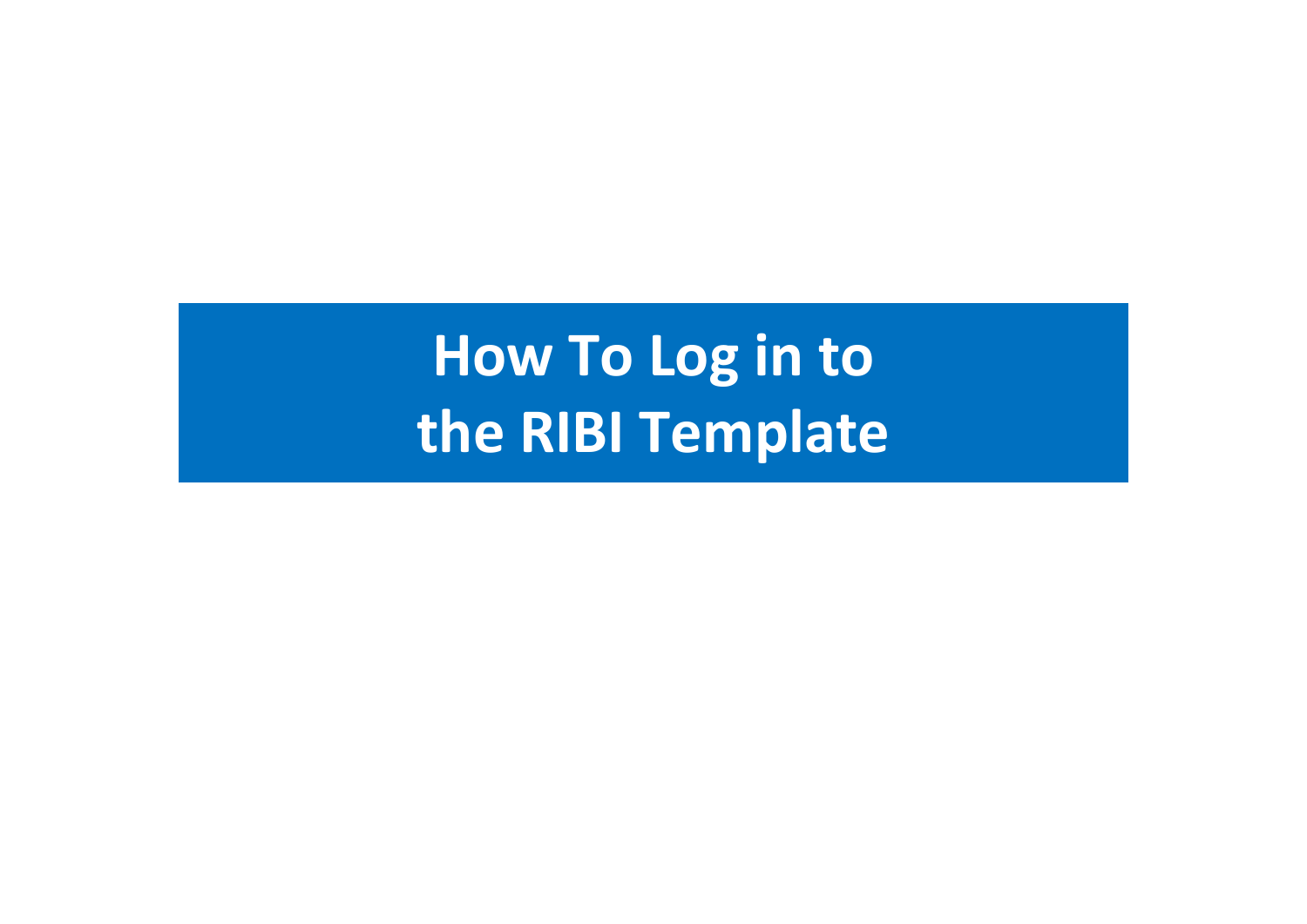Open your Internet Browser and type [www.rotary1150.org](http://www.rotary1150.org/) in the address box then press the Enter key on your keyboard. A screen similar to the one below should appear.

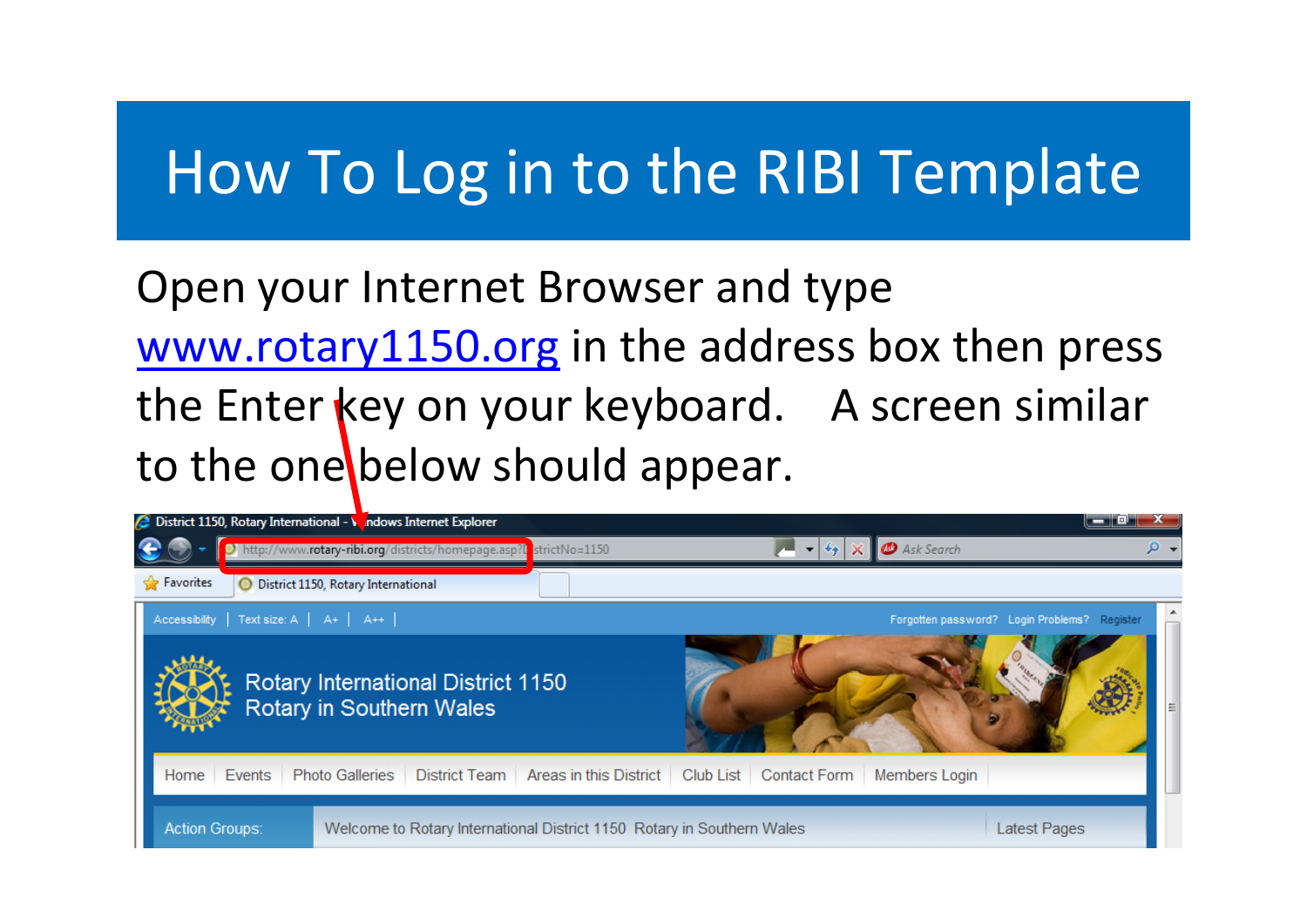Note: You may get a message that your browser is being redirected to a different site. If after 5 seconds nothing has happened, click where it say to click here.

> The address in the picture on the next page is what it changes to.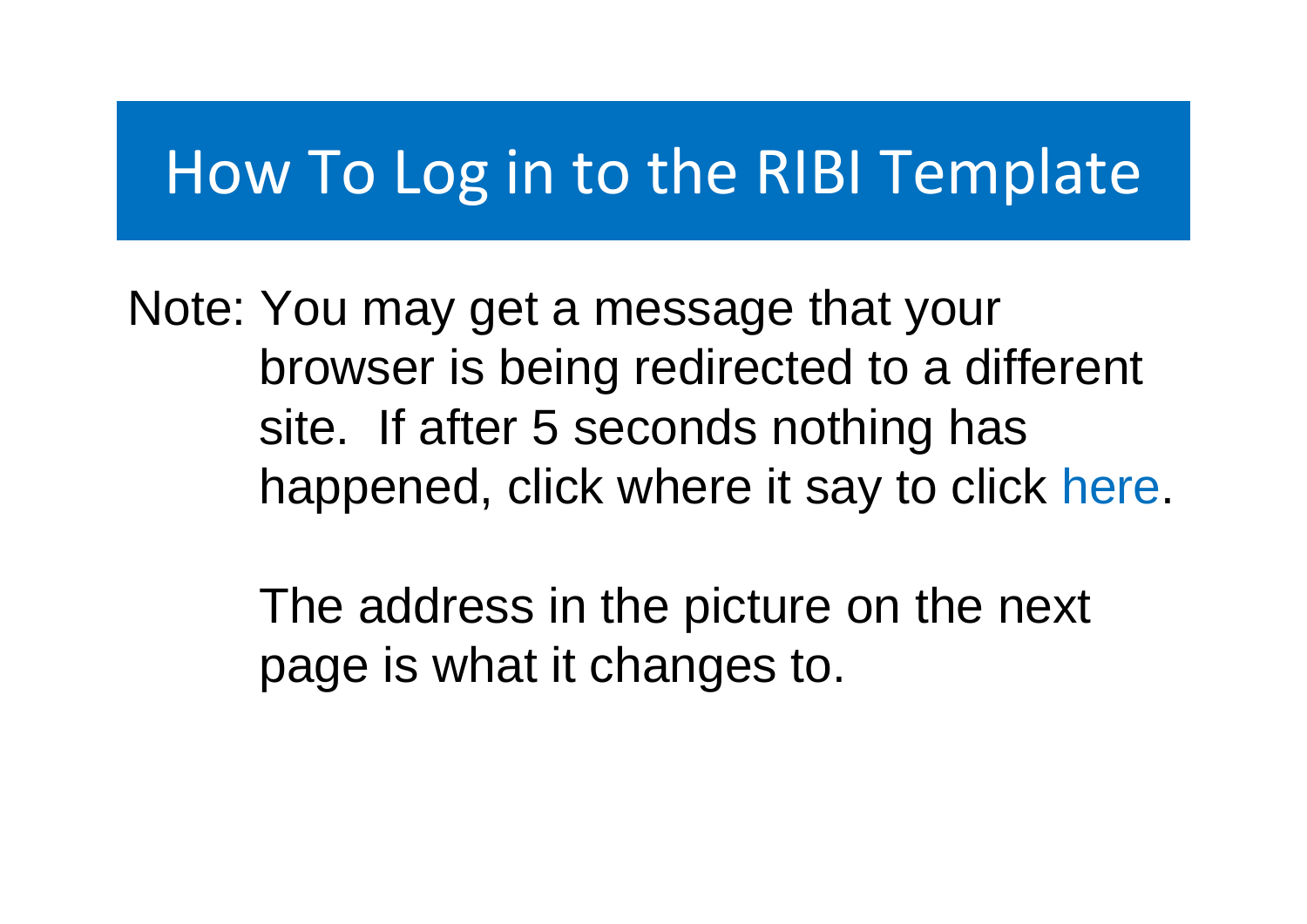#### I suggest that you now **bookmark** this page or add it to your favourites so that you can quickly return here..



#### Click on the text "Members Login"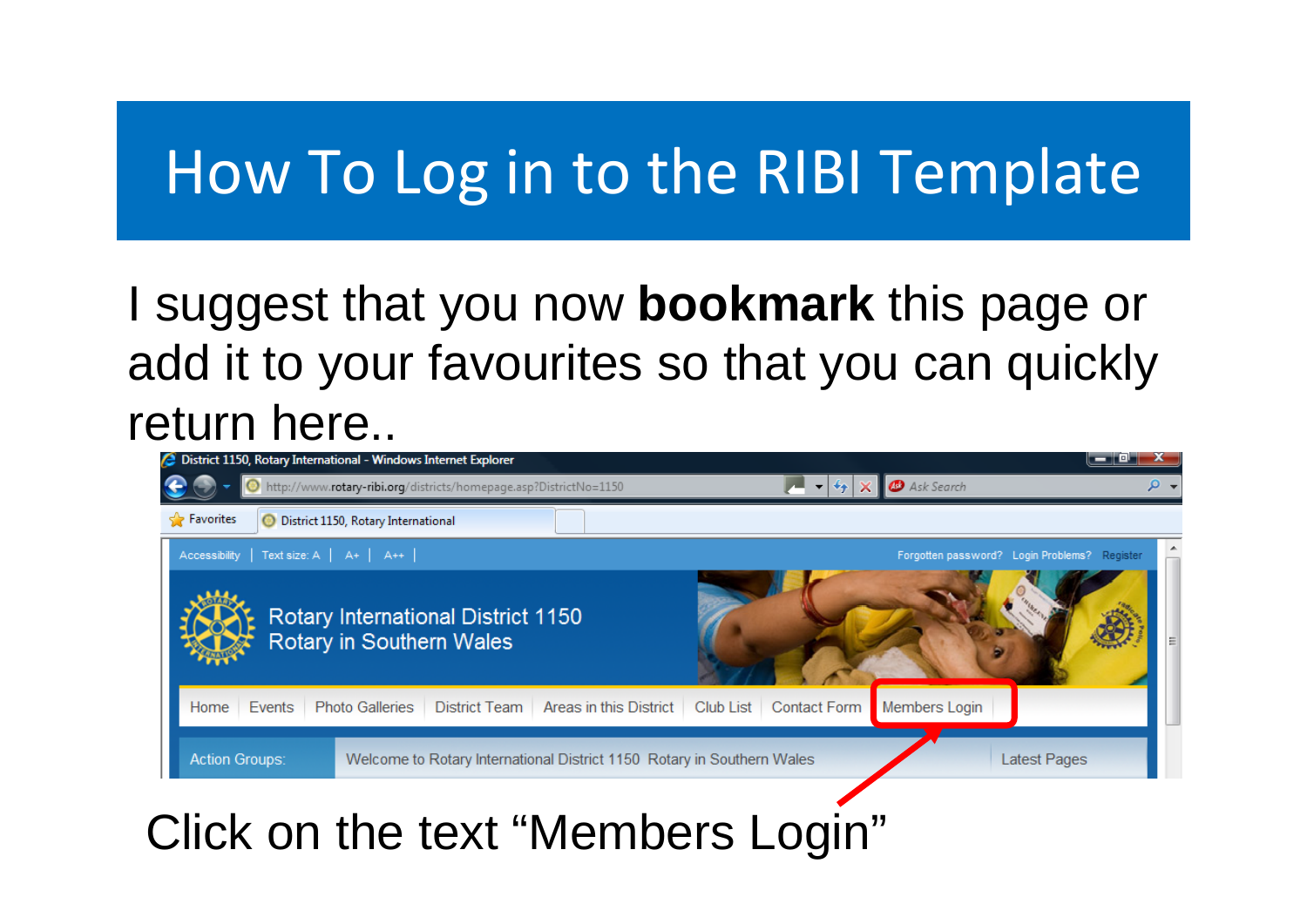#### **Notes:**

•If you have not already registered or been registered by your club website administrator, then do so now

•Do not register again if you have already registered – if in doubt contact Bill Watkins •If you have problems, contact your club or district administrator who will do it for you if necessary.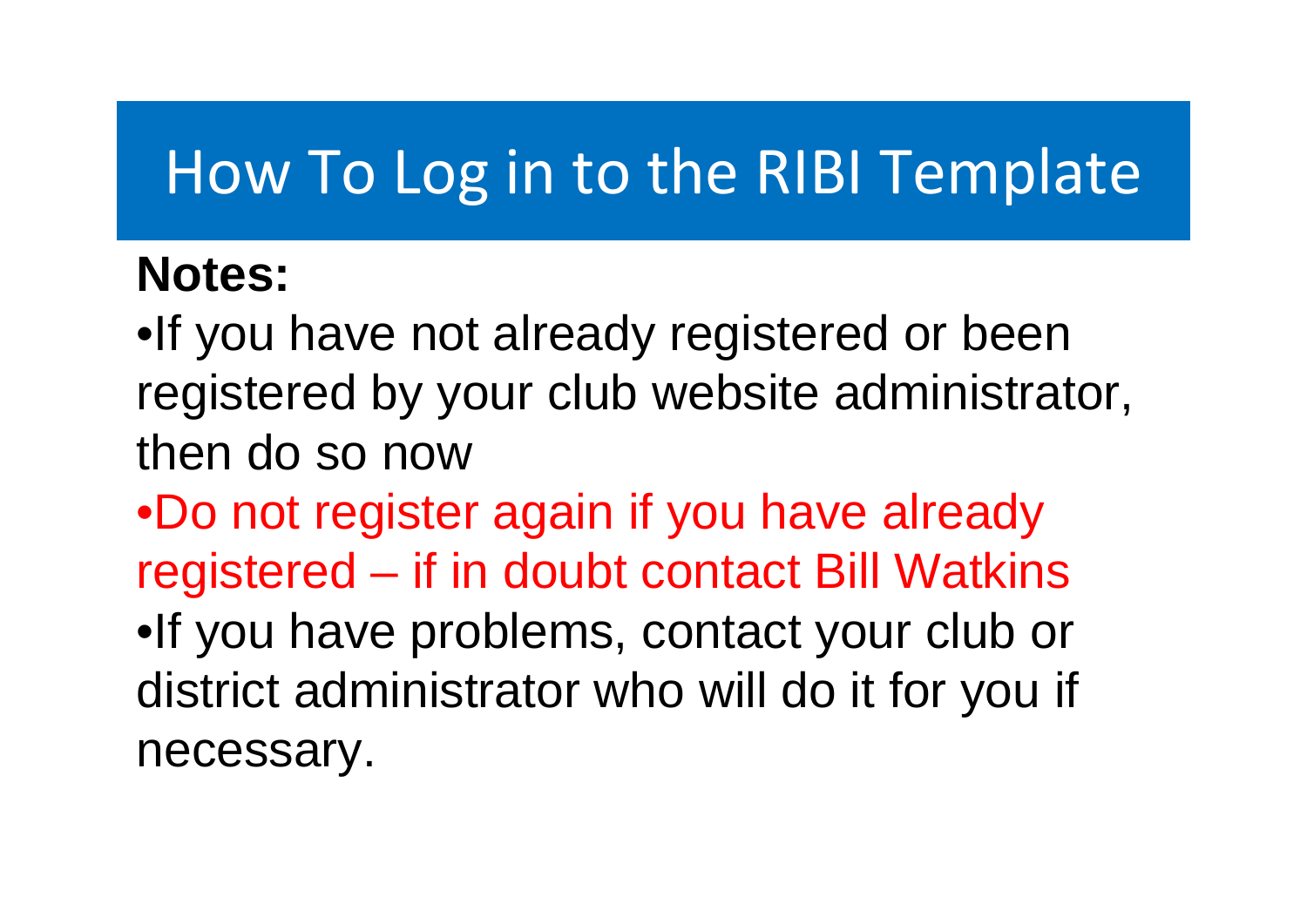#### **Here is where you register yourself**

Text size:  $A \mid A+ \mid A++ \mid$ Forgotten password? Login Proble Register **RIBI template website** Rotary Club Sites | Club Members Login Home **RIBI** Rotary International **Rotary District Sites** On this site Home | Members Login ▶ Random list of clubs Registered Club members can log in using the form below. ▶ District sites Please note - YOU CANNOT LOG IN IF YOU HAVEN'T REGISTERED Click here to register but note access will not be given until your ▶ Website tutorials Rotary membership is confirmed. Please note this only gives access to your club's members area, NOT the RIBI or RI members areas. Remember – do not register more than once!Username: Password: Login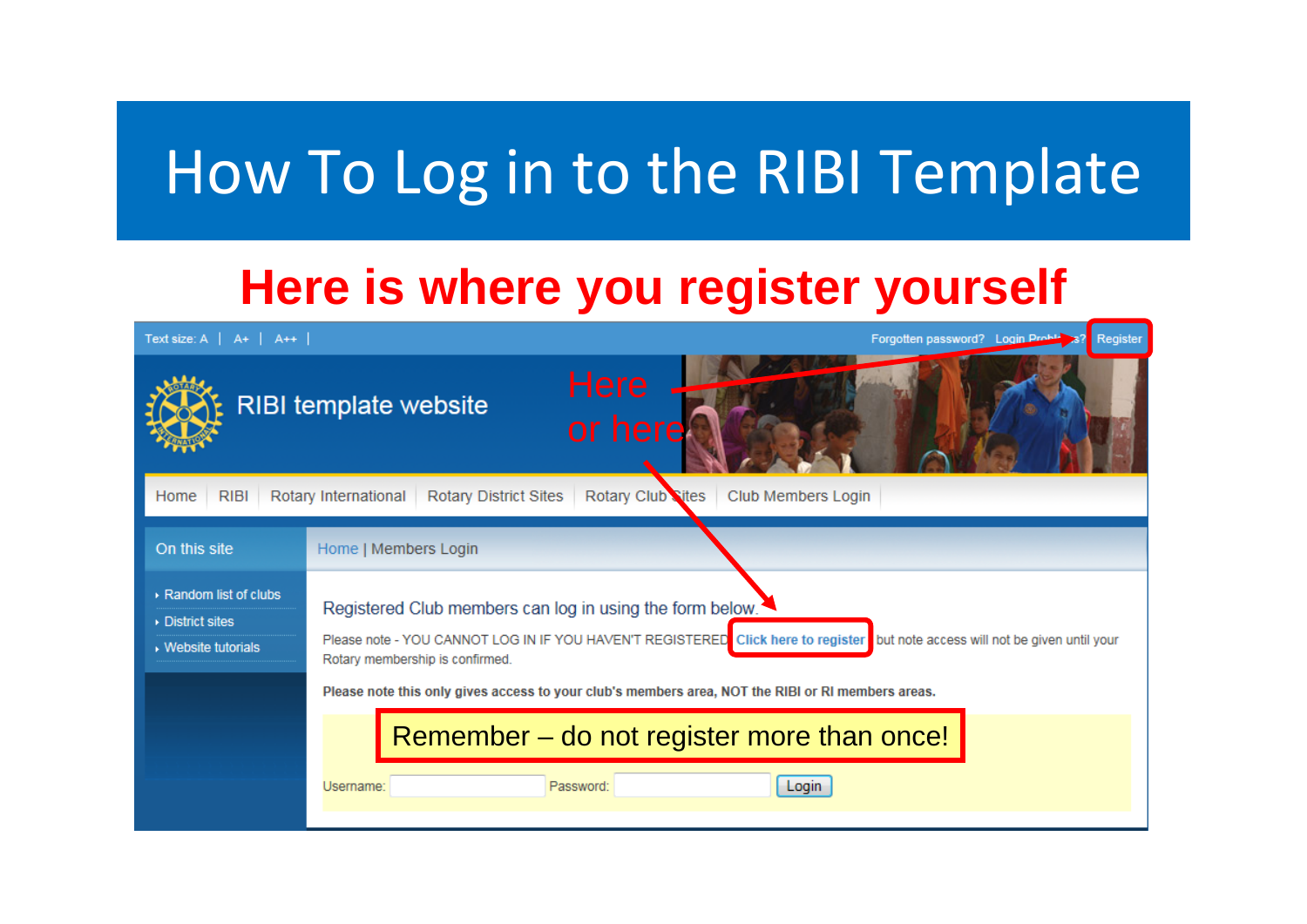#### **Notes:**

•If you transfer to a new club the District Administrator can transfer your record.

•When you register, you should have entered an email address for yourself if you have one. This is the address that your username and password will be sent to so keep it up to date.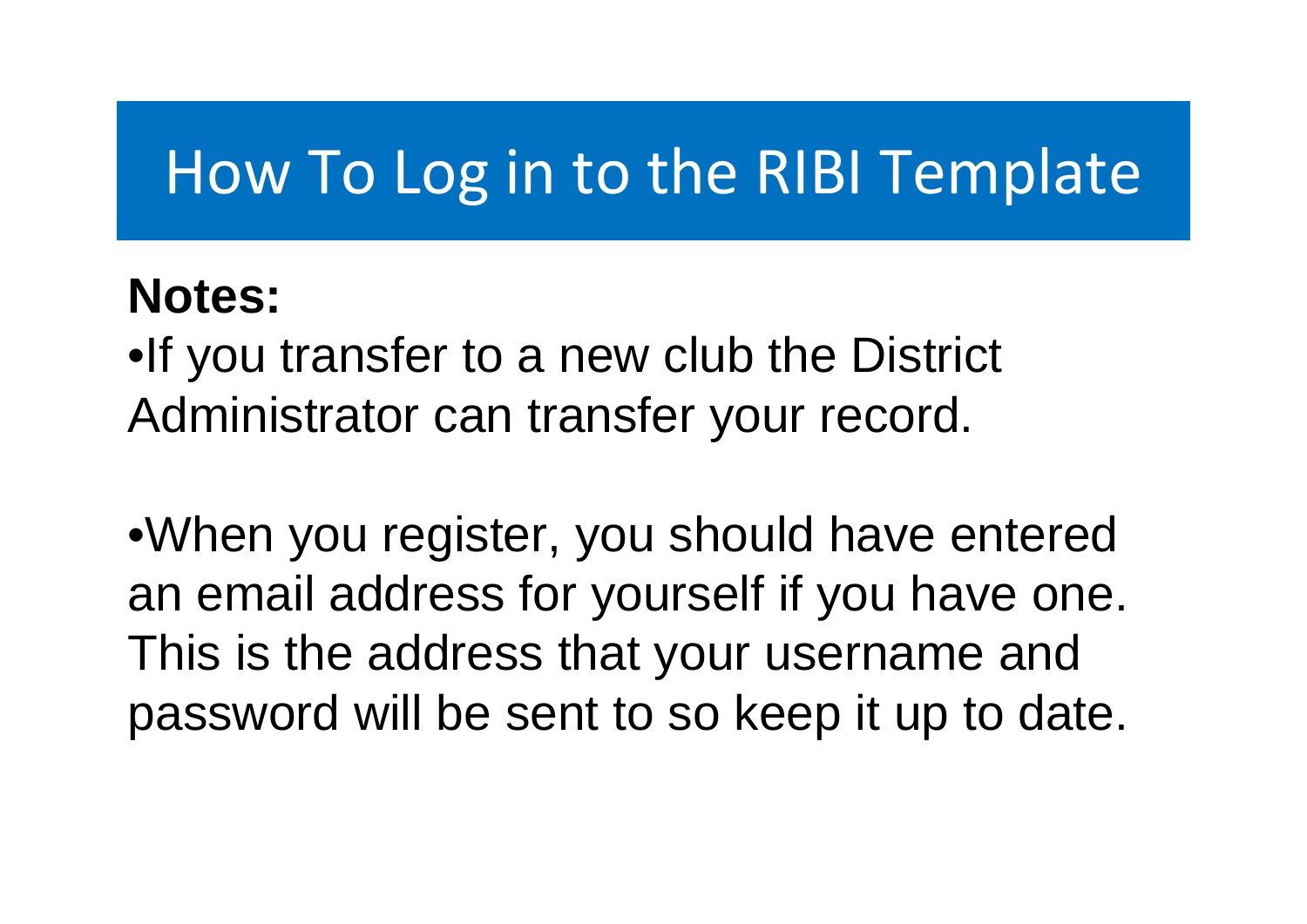If you have forgotten your username and/or password then click on "Forgotten Login Details?" Your username and password will be emailed to you automatically within seconds.

|                                                                            | Rotary International District 1150<br>Rotary in Southern Wales                                                                                                                                                                  |
|----------------------------------------------------------------------------|---------------------------------------------------------------------------------------------------------------------------------------------------------------------------------------------------------------------------------|
| Events<br>Home                                                             | Photo Galleries<br>Areas in this District<br>District Team<br>Club List<br>Contact Form<br>Members Login                                                                                                                        |
| <b>Action Groups:</b>                                                      | Home   Members login page                                                                                                                                                                                                       |
| District Updates<br><b>* Distict Secretaries</b><br>Corner<br>· Foundation | Registered Club members can log in using the form below.<br>Please note - YOU CANNOT LOG IN IF YOU HAVEN'T REGISTERED. Click here to register - but note access will not be<br>given until your Rotary membership is confirmed. |
| . Health and Safety<br>Club Presidents'<br>Elect Corner                    | Please note this only gives access to your club's members you a, NOT the RIBI or RI members areas.<br>Forgotten Login Details?   Foblems logging in?                                                                            |
| <b>* Treasurer's Corner</b><br>· Speakers corner                           | Login<br>Username:<br>Password:                                                                                                                                                                                                 |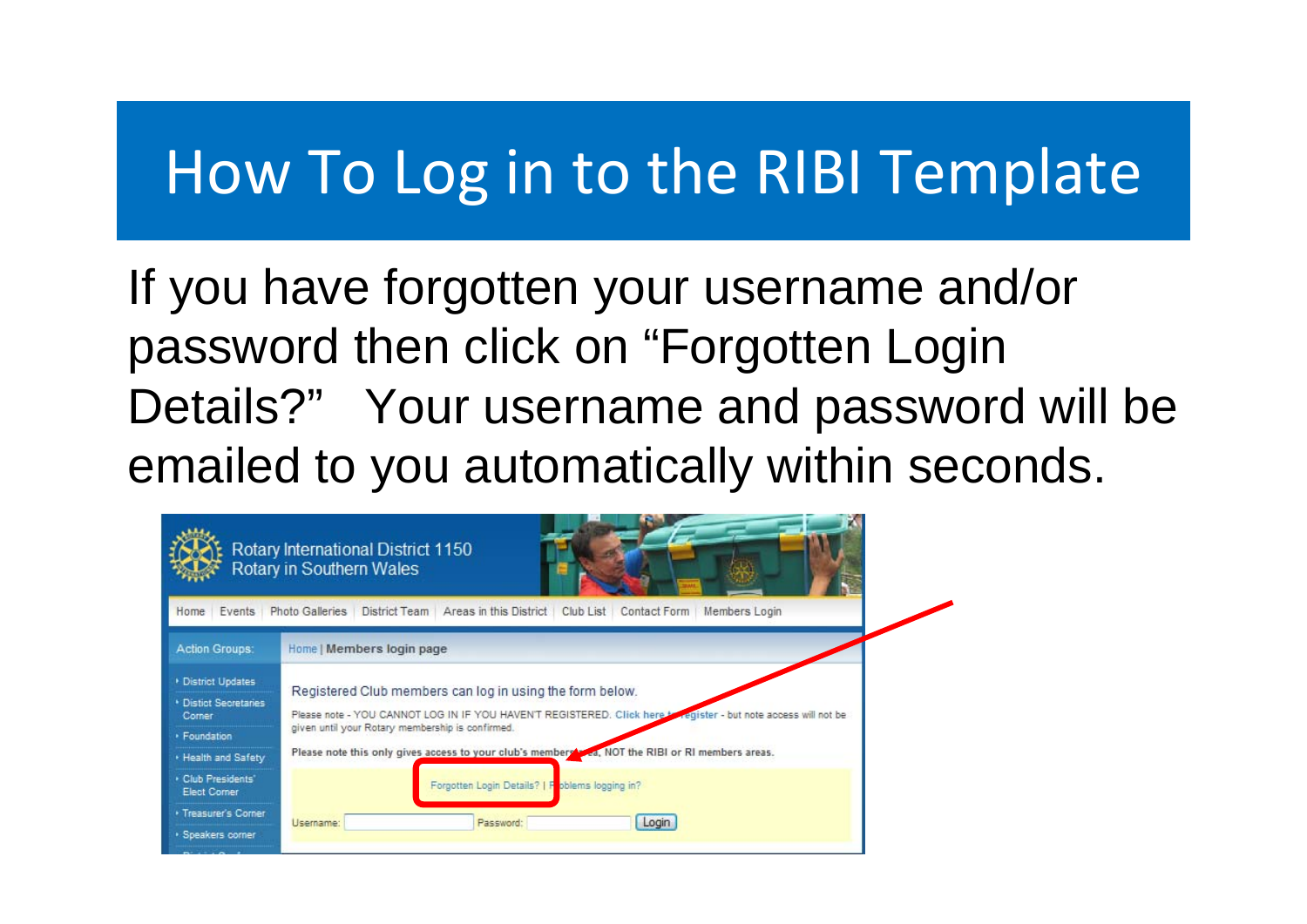| Rotary International District 1150<br>Rotary in Southern Wales                                    |                                                                                                                                                                                                                                                                                                                                      |  |
|---------------------------------------------------------------------------------------------------|--------------------------------------------------------------------------------------------------------------------------------------------------------------------------------------------------------------------------------------------------------------------------------------------------------------------------------------|--|
| Home Events                                                                                       | Photo Galleries   District Team   Areas in this District  <br>Club List Contact Form<br>Members Login                                                                                                                                                                                                                                |  |
| <b>Action Groups:</b>                                                                             | Home   Members login page                                                                                                                                                                                                                                                                                                            |  |
| District Updates<br><b>* Distict Secretaries</b><br>Corner<br>· Foundation<br>. Health and Safety | Registered Club members can log in using the form below.<br>Please note - YOU CANNOT LOG IN IF YOU HAVEN'T REGISTERED. Click here to register - but note access will not be<br>given until your Rotary membership is confirmed.<br>Please note this only gives access to your club's members area, NOT the RIBI or RI members areas. |  |
| Club Presidents'<br><b>Elect Corner</b><br>· Treasurer's Corner                                   | Forgotten Login Details?   Problems logging in?<br>Username:<br>Password:<br>Login                                                                                                                                                                                                                                                   |  |
| · Speakers corner                                                                                 |                                                                                                                                                                                                                                                                                                                                      |  |

When you receive your username and password type them into the boxes shown above and click on the "Login button".